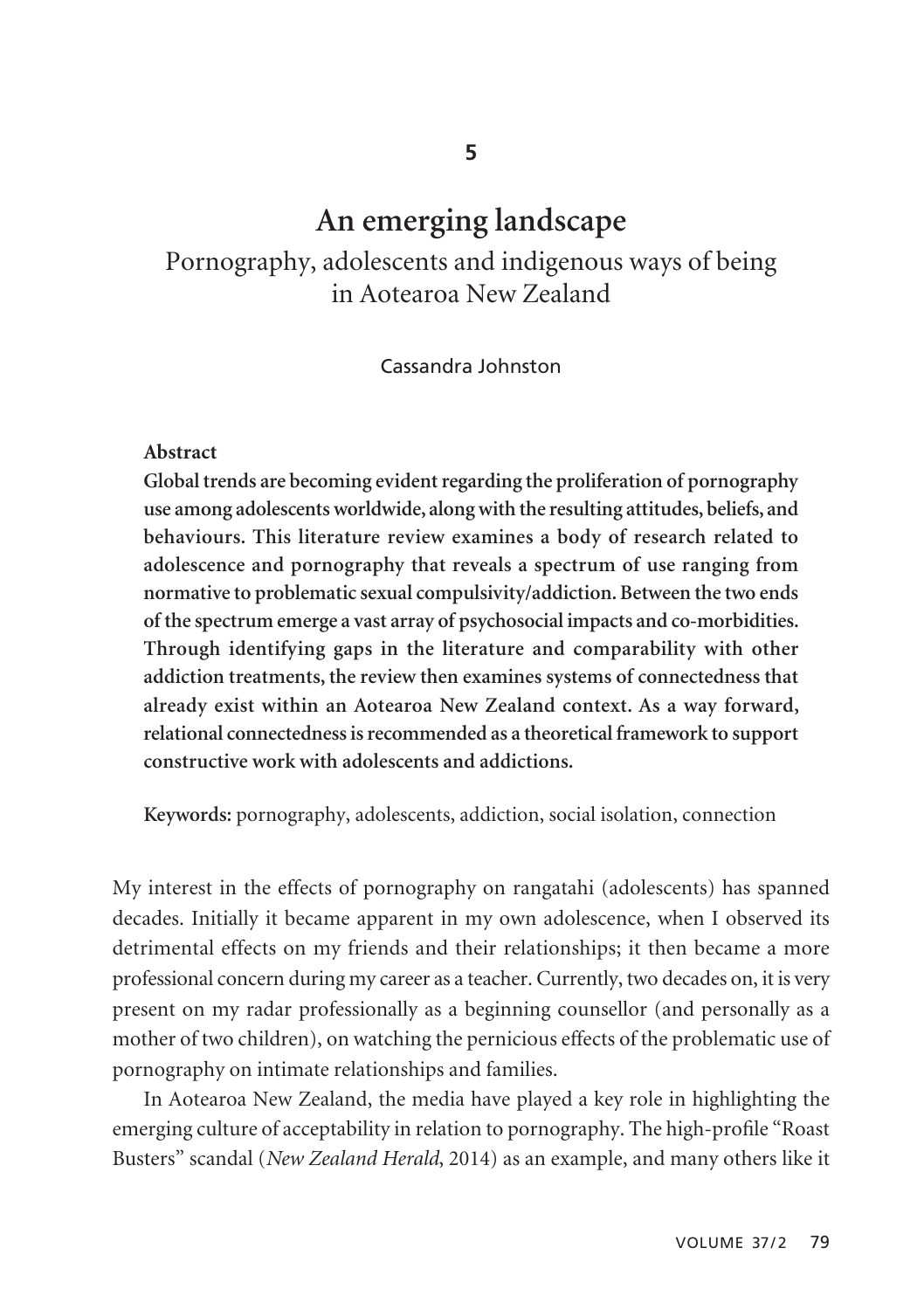since (*New Zealand Herald*, 2015), have involved the intoxication of underage females filmed performing sexual acts and then posted online. These incidents have come to the fore in the public domain and then repeatedly phased into the background.

In my current role as a counselling student on placement at an intermediate school, my ongoing concerns regarding adolescents and their relationship to pornography have led me to look more closely into the research available to us as practitioners, in navigating what has become an increasingly complex terrain. This literature review is therefore my examination and critique of a body of research, both internationally and within Aotearoa, addressing adolescence and pornography use. The review highlights societal and generational shifts occurring in relation to pornography: trends in its availability; the continuum of normative-to-problematic pornography use among adolescents; and its subsequent effects.

Gaps in the literature highlight the small amount of research currently available that indicates how best to work with adolescents who struggle with pornography use. However, what is emerging is a suggestion displayed in international trends, that current practices regarding the importance of "relational connectedness" in the broader field of drug and alcohol addictions could be transferable to working with the effects of pornography use (Lofgren-Martenson & Masson, 2010, as cited in Owens, Behun, Manning, & Reid, 2012; Renascent Foundation, 2016; TED Conferences, 2015; Weiss, 2015). Contemporary resources in Aotearoa about the importance of whanaungatanga (Huriwai, Robertson, Armstrong, Kingi, & Huata, 2001) and relational connectedness (Te Pümanawa Hauora, 1996) are recommended as offering a theoretical framework to support working with addictions. For the purposes of this review, "adolescence" spans the ages of 10 to 22 years, in line with the age span across the literature.

## **Terminology**

"I can't define pornography," said a US Supreme Court judge, "but I know what it is when I see it" (Itzin, 1995, p. 20). Widely, pornography can be divided into three categories: sexually explicit and violent; sexually explicit and non-violent—though "subordinating and dehumanizing" (Itzin, 1995, p. 20); and the sexually explicit, nonviolent, and non-subordinating type that is based on mutuality, often termed "erotica." Consistently, research shows that harmful effects are associated with the first two categories (Itzin, 1995).

For the purposes of this literature review, therefore, the general term "pornography" is used to describe these first two types. Essentially it encapsulates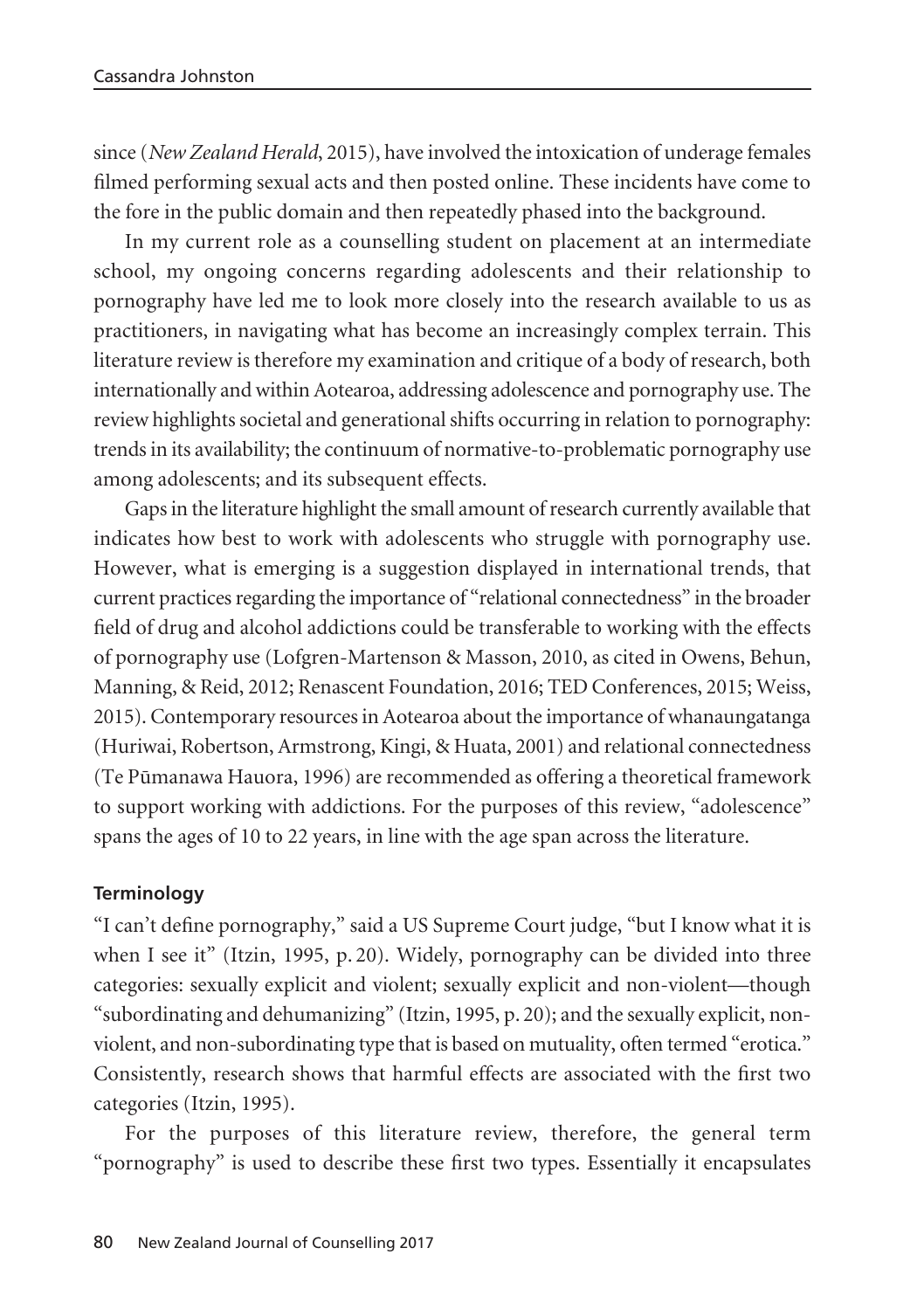what Malamuth (2001, as cited in Flood, 2009) described as "sexually explicit media that are primarily intended to sexually arouse the audience" (p. 385). While there are various forms of media that depict such images, the main source researched in this literature review is sexually explicit internet material.

# **The literature**

A review of the published literature, the majority of which is centred around the theme of the psychosocial impacts and effects of pornography use on adolescents (Doornwaard, van den Eijnden, Baams, Vanwesenbeeck, & Ter Bogt, 2016; Flood, 2009; Itzin, 1995; Owens et al., 2012; Rosenberg, Carnes, & O'Connor, 2014; Stulhofer, Jelovica, & Ruzic, 2008; Ybarra, Mitchell, Hamburger, Diener-West, & Leaf, 2011) reveals an expansive, international phenomenon demonstrating global trends in the proliferation of pornography availability and accessibility, irrespective of region or culture (Owens et al., 2012). The literature indicates that the ever-increasing omnipresence of internet pornography is affecting youth culture and development in incommensurable ways (Doornwaard et al., 2016; Löfgren-Mårtenson & Månsson, 2010; McNair, 2002; Paul, 2005; Peter & Valkenburg, 2007, as cited in Owens et al., 2012).

Numerous studies have addressed the issue of internet accessibility and the highly sexualised environment that the internet has become (Doornwaard et al., 2016; Owens et al., 2012; Stulhofer et al., 2008). Cooper (1998, as cited in Doornwaard et al., 2016) commented on the attractive nature of sexually explicit internet material due to its affordability, anonymity, and accessibility, all appealing benefits for youth.

In a review of international literature utilising a mixed methods approach, Owens et al. (2012) demonstrated the global trends that are evident regarding the proliferation of pornography use among adolescents worldwide. Subsequently, shifts in attitudes, beliefs, and behaviours are emerging among young people as a result.

Research carried out by Flood (2009) into the effects of exposure to pornography among children and young people picked up the theme of the emerging effects on young people. Of particular influence, Flood (2009) posited that unhealthy notions of sex and relationships were found to be sustained by pornography use. Flood's review also noted that boys and young men who frequently used pornography progressed to more violent materials, developed attitudes supportive of sexual coercion, and increased their likelihood of perpetrating sexual assault, thus demonstrating the rapid progression from one end of the spectrum to the other.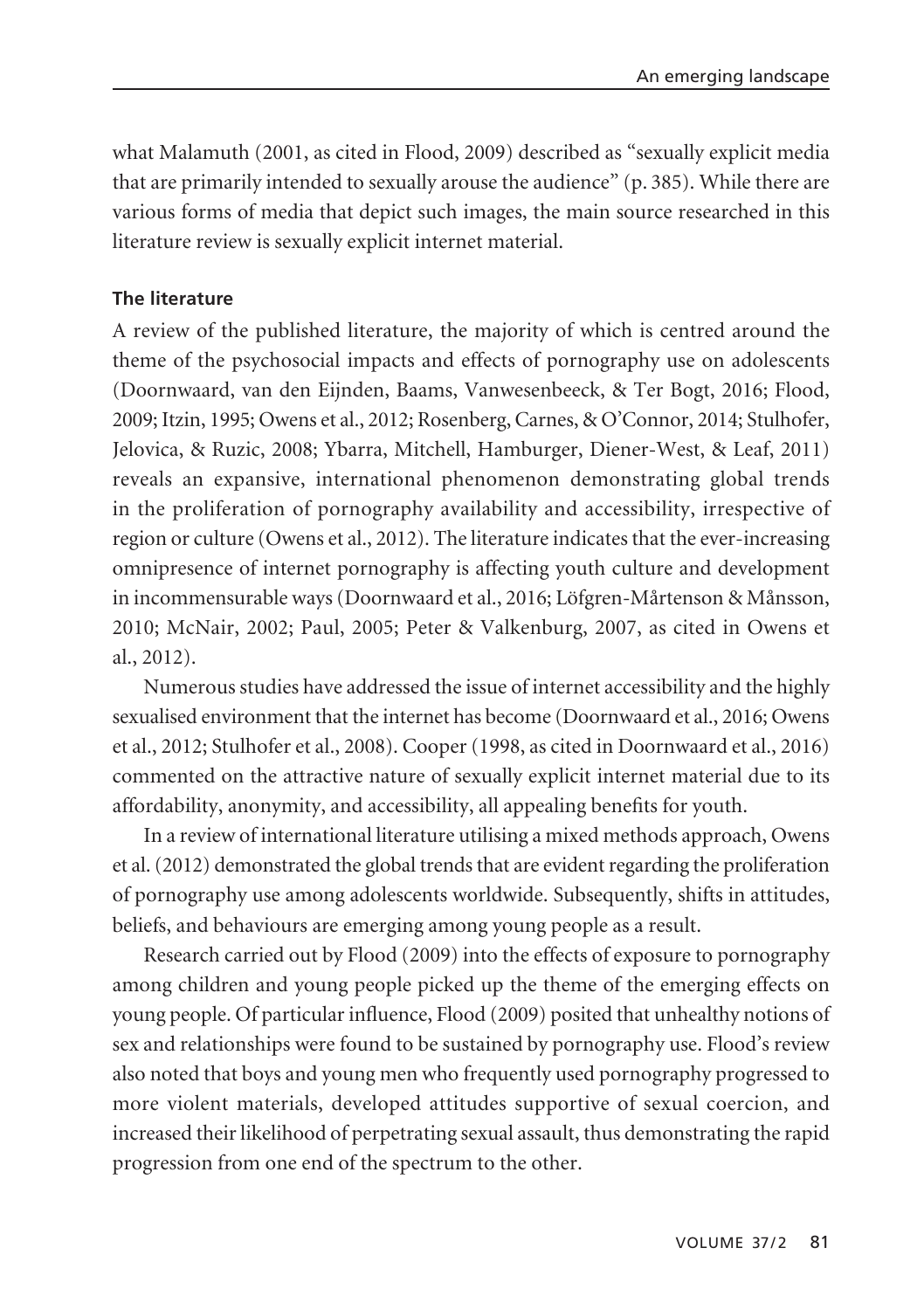In their article entitled "Lower psychological well-being and excessive sexual interest predict symptoms of compulsive use of sexually explicit internet material among adolescent boys," Doornwaard and colleagues (2016) outlined their study, also from a positivist paradigm using quantitative methods to statistically analyse how psychological wellbeing, sexual interest/behaviour and impulsivity were associated with symptoms of compulsive pornography use. Though this study was gendered, in a similar way to Flood (2009), this research suggested that pornography use itself is highly gendered, with males demonstrating the greatest consumption.

Sexual compulsivity was a strong theme across the studies reviewed. While accessing such material may aid age-normative explorations of sexuality for adolescents (the "normative" end of the spectrum), research suggests that the scope of access is expanding rapidly and can leave young people susceptible to developing compulsive tendencies (Savin-Williams & Diamond, 2004, as cited in Doornwaard et al., 2016) the "problematic" end of the spectrum. Miner et al. (2006, as cited in Stulhofer et al., 2008) and Parsons et al. (2007, as cited in Stulhofer et al., 2008) defined sexual compulsivity as a clinical phenomenon represented by sexual urges, fantasies, and behaviours that are recurrent in nature and intensity to the degree that they impinge upon an individual's "normal" daily functioning. Sexual compulsivity encapsulates other terms such as "sexual addiction" and "compulsive sexual behaviour." Symptoms can include: obsessive sexual thoughts; excessive use of pornography and online sexual engagement via chat rooms and social media sites; compulsive masturbation; and intercourse with multiple and often anonymous partners. People with sexual compulsivity claim to be unable to control these excessive and disruptive behaviours (Stulhofer et al., 2008). Rosenberg et al. (2014), however, have cautioned professionals to be clear about criteria for sexual compulsivity, as many people who present as "promiscuous, or who take part in novel expressions of sexuality are not sexually addicted" (p. 77).

Three key studies revealed co-morbidity related to users of pornography whose use developed into sexual compulsivity (Doornwaard et al., 2016; Rosenberg et al., 2014; Stulhofer et al., 2008). All three studies were located within a positivist paradigm using quantitative methods to statistically analyse and test their hypotheses through various self-report surveys using rating scales. Collectively, all three studies cited additional research that showed co-morbidity with sexual compulsivity which included: depression, anxiety, loneliness, insecure attachments, low self-worth, substance abuse, eating disorders, and social isolation.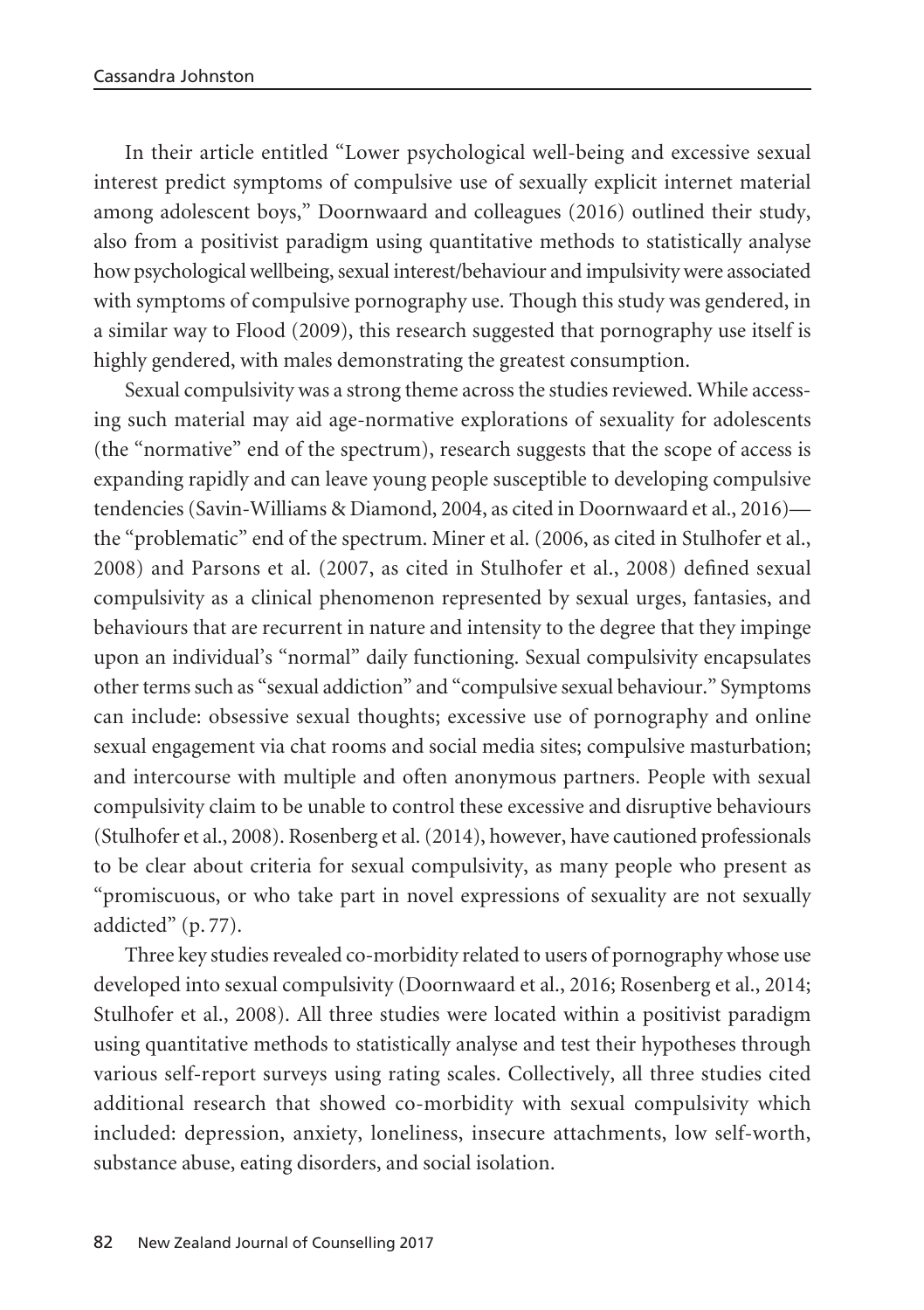Another key theme of the research reviewed—oriented towards the more problematic end of the spectrum—was the link between pornography use and sexual aggression. Owens et al. (2012) noted that based on a variety of mostly longitudinal studies, pornography depicting violence can be linked with increasing degrees of sexually aggressive behaviour. Ybarra et al. (2011) also conducted a 36-month longitudinal study to determine the links between exposure to pornography and sexually aggressive behaviour. Exposure to non-violent pornography did not yield statistically significant results (5%); however, exposure to violent material predicted a six-fold increase in the odds of self-reported sexually aggressive behaviour. Not only was this behaviour evident across these studies, in a review synthesised by Flood (2009) there was also an association between pornography and rape-supportive attitudes, irrespective of whether the pornography was violent or non-violent. Violent pornography, however, was associated with significantly greater increases in violencesupportive attitudes. Flood (2009) suggested that it erodes users' empathy for victims of violence. Itzin (1995) concurred that male pornography users become less sympathetic to rape victims, and more sympathetic to perpetrators, while self-report reveals increases in sexual interest towards children. Flood (2009) cited earlier experimental studies (Allen et al., 1995; Malamuth et al., 2000) in which adults showed "significant strengthening of attitudes supportive of sexual aggression following exposure to pornography" (p. 392).

When synthesised, the literature suggests a lack of agreement among researchers and clinicians alike when it comes to the notion of whether compulsivity of pornography use constitutes "addiction." Rosenberg et al. (2014) noted that many attempts have been made to formulate a diagnosis for sex addiction for the purposes of clinical work and research. However, similarities can be seen with other addiction screening tools identifying themes such as tolerance; withdrawal; increase in frequency and intensity of use; a greater investment of time given to preparation; engagement, and recovery. Other researchers agree that there are core criteria related to the compulsive use of pornography that are comparable across other addictive disorders (Delmonico & Griffin, 2008; Grubbs, 2015; Ross, 2012; Twohig, 2009, as cited in Doornwaard et al., 2016). However, despite this agreement in the field, "sex addiction" and other variants of the disorder were not accepted for the *Diagnostic and Statistical Manual of Mental Disorders* (5th ed.) nor included in the Appendix (Flood, 2009).

Literature also implies that whether users of pornography are considered "addicted" may not be the predominant argument. Doornwaard et al. (2016) have suggested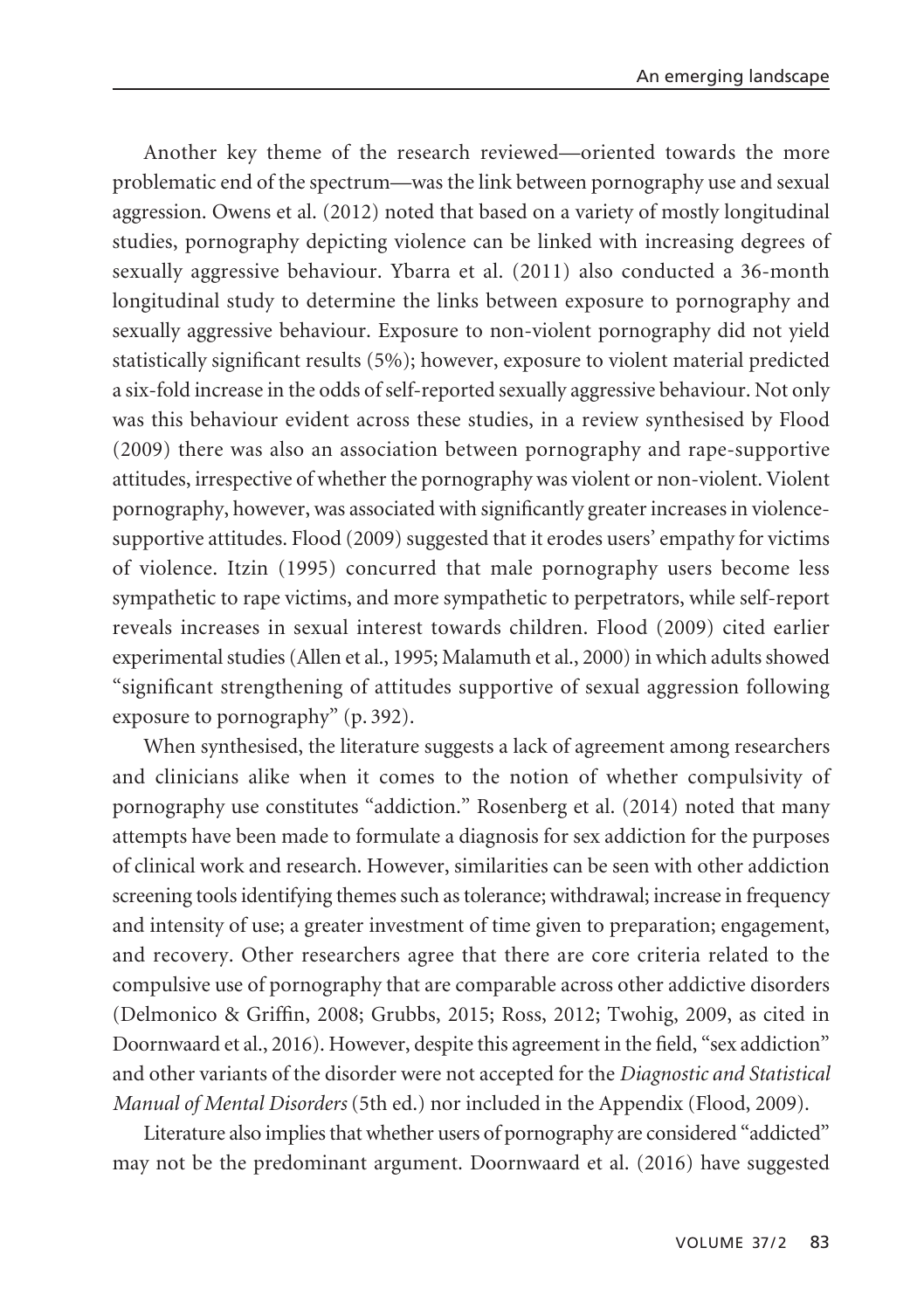that even when pornographic use is not considered compulsive, it still contributes to, and influences, sexual attitudes, emotional wellbeing, and behaviour. Similarly, a concern echoes through the literature that the terrain regarding the range of use between non-compulsivity and compulsivity is still relatively unknown, and changing rapidly due to the accessibility and acceptability of pornography, predominantly affecting millennials and Gen-Z. Research is struggling to keep pace with the perpetual repositioning of this landscape.

A further point of contention to emerge in the literature and among researchers is the difference between normative and problematic pornography use. It is largely unclear in the literature what constitutes "normal" viewing. Much of the literature states that sexual curiosity is age-normative and that adolescents use pornography for education, but it is unclear at what point the curiosity ends and the problematic use begins. Frequency of use, for example, is not sufficient to determine whether the behaviour is adaptive or problematic, because individual experiences are subjective, and are likely to vary with age and supplementary factors (Doornwaard et al., 2016).

Additionally, while there is some exploration of the neuroscience and the effects of pornography use on adolescent brain development (Owens et el., 2012; Rosenberg et al., 2014), there appears to be no conclusive evidence of how pornography harms the developing brain.

With respect to the effects of pornography use, it is important to note that most of the research at present is located within a positivist paradigm. According to Grant and Giddings (2002), the premise of positivist theory is that "social reality is relatively stable and based on pre-existing patterns or order" (p. 14). However, the literature reviewed here reveals that the emerging phenomenon of internet pornography use, which as has been shown is growing rapidly, could almost negate these very assumptions, perhaps indicating the need for alternatives.

Chronaki (2014), in agreement with the need for alternatives, conducted a study entitled *Young adults' stories with sexual content during childhood and teenage life: An alternative approach to an ever-going debate*. He used a Foucauldian and social constructionist approach to qualitative data which was followed by a wider discourse analysis of socially constructed notions of sexuality, sexual content in the media, social and sexual identities, and what might constitute a "desirable self." What Chronaki's research discovered was that viewing pornographic material was rarely the first time the participants learned about sex and that participants were aware of what kind of functions pornography had for people and what it might offer to adolescents in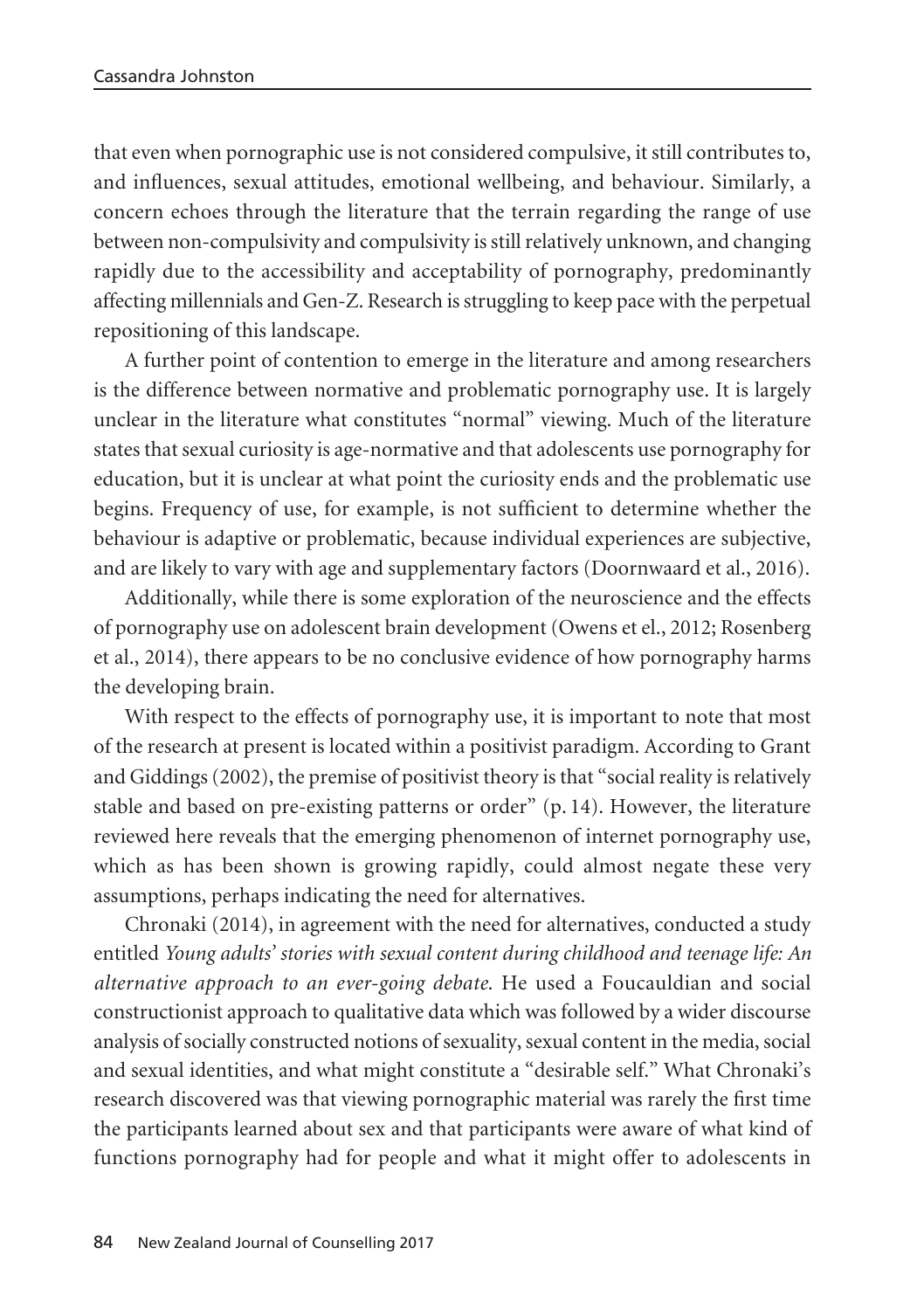terms of sexual education. Flood (2009), however, strongly disagrees: "While children and young people are sexual beings and deserve age-appropriate materials on sex and sexuality, pornography is a poor, and indeed dangerous, sex educator" (p. 384). Where Flood (2009) and Chronaki (2014) converge is on the improbability that pornography is an isolated contributor to sexual expression. Individual factors such as personality, age, gender, sexual experience, culture, parental involvement, and physical maturation are all contributory. Doornwaard et al. (2016) agree that compulsive users of sexually explicit material are not a homogeneous group.

#### **Gaps in the literature**

There is little doubt that technology is influencing our world at a rapid pace. Annually thousands of political leaders, business people, and philosophers congregate in Davos, Switzerland, to discuss the big issues facing various societies worldwide. In 2016 the theme was 'How Technology Is Shaping Our World' (Bremmer, 2016). As this review has sought to demonstrate, pornography as a predominantly technologically dispersed commodity is also shaping our world through our young people. Literature clearly confirms also that the proliferation of internet pornography use is affecting sexual attitudes, beliefs, and behaviours worldwide, that pornography use sustains unhealthy notions of sex and relationships, and that the cyclical nature of use and harm may well be comparable to other addictions. Against such an emerging backdrop, the question facing researchers would now appear to be "What next?" in terms of how to work with young people in this growing field.

Findings from quantitative research by Doornwaard et al. (2016) revealed that users with lower levels of global self-esteem are at an increased risk of problematic use of pornography. In examining the area that sits between the two ends of the spectrum of use, it may appear that perhaps the gaps in the research are related to the potentially insidious theme of disconnection. As mentioned earlier, one of the co-morbidities related to compulsive pornography use is social isolation.

Bond (2014) has argued that for most, social isolation is detrimental to a person's health both physically and mentally. After examining psychology experiments documenting the effects of isolation and sensory deprivation, Bond (2014) investigated the physical and mental effects of isolation. Physical risks included higher blood pressure, susceptibility to infection, higher risk of developing Alzheimer's and dementia, and sleep deprivation. Psychological/mental effects included a distorted sense of time, high anxiety, lower mental performance, and hallucinations. When these effects of social isolation are applied in the context of pornography use, it can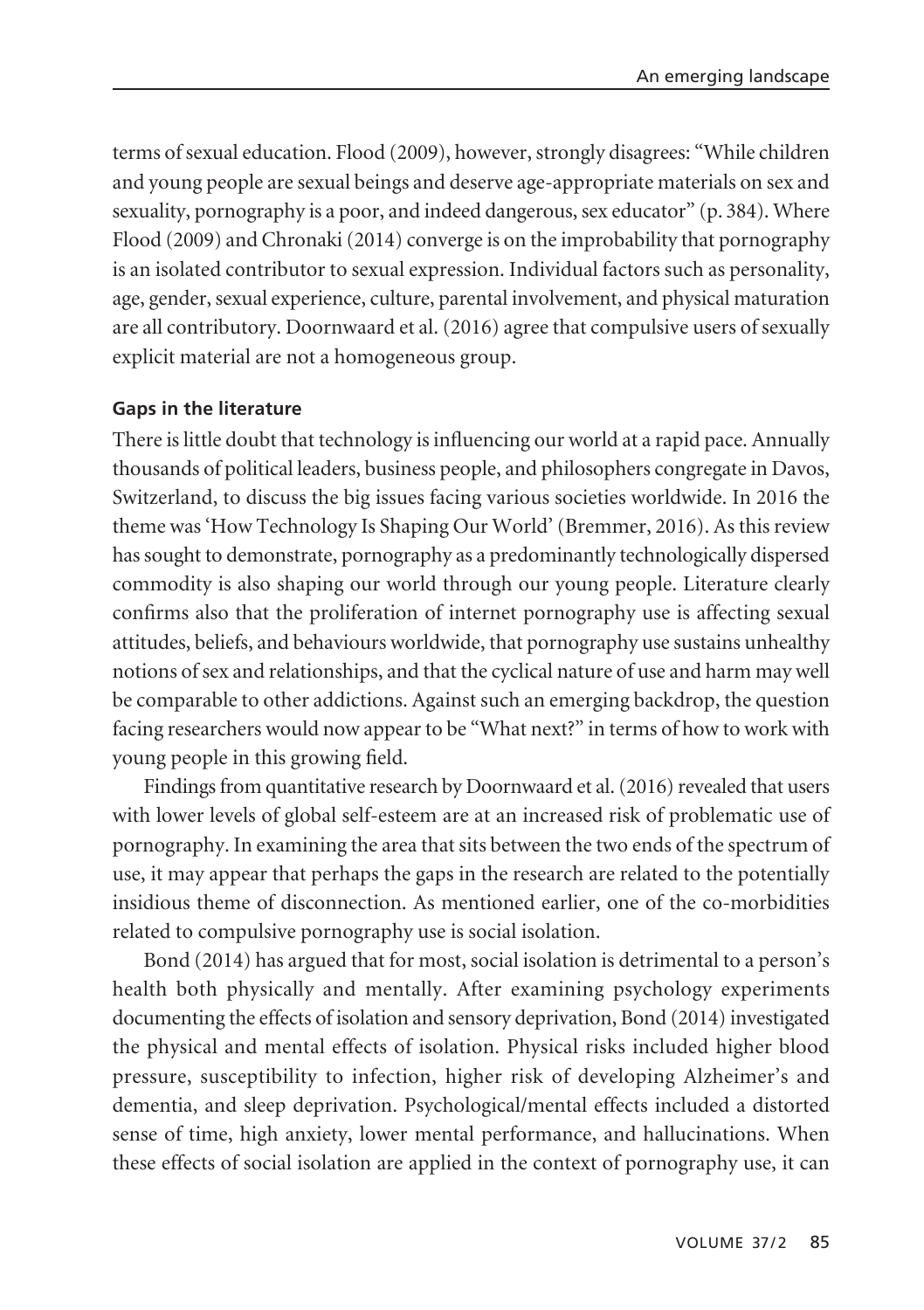be seen how consumption could quickly get out of control and how cognitive abilities could become impaired (sexual preoccupation).

Borreli (2015) has described how loneliness causes a need for social connection in the same way that hunger causes people to crave food. These studies of the effects of social isolation are relevant because they may show links between social isolation and pornography use as a *craving*, for it may actually be the counterfeit of social connection. Studies by Doornwaard et al. (2016), Owens et al. (2012), and Rosenberg et al. (2014) have revealed that psychological wellbeing (inclusive of connectedness to others) is a predictor of compulsive use symptoms. Therefore, it may be plausible to suggest that perhaps what users are seeking is not purely sexual but relational.

This sentiment is echoed in the literature, though very faintly. A small amount of research conducted by Lofgren-Martenson and Masson (2010, as cited in Owens et al., 2012) showed a group of people who were at less risk than others of developing sexual compulsivity—a group who were connected elsewhere via positive relationships with friends and family.

International authors agree that the opposite of addiction/compulsivity may not in fact be sobriety, but connection (Renascent Foundation, 2016; TED Conferences, 2015; Weiss, 2015). Hari (TED Conferences, 2015) has presented new evidence about addiction by citing the work of Bruce Alexander, a psychologist and professor from Vancouver. Initially, Alexander presented isolated rats with heroin-laced water and subsequently observed the process of addiction. He then created a "rat park," a funfilled park for rats with activities, food, and an abundance of friends, while also maintaining their access to the drug-laced water. Alexander noted that in the "rat park" a minute percentage used the drugged water, yet none used it compulsively and none overdosed. Alexander concluded that perhaps addiction is more about the "cage" our environment and level of connectedness to others—than the drug per se.

In an interview with Johann Hari following his increasingly popular TED Talk, *Everything you think you know about addiction is wrong* (TED Conferences, 2015), Siegel (2015) questioned Hari on what addiction recovery could look like. Hari responded from a poststructuralist paradigm, noting the wider social discourses and systems in relation to addiction:

*In addiction, we talk a lot about individual recovery and that is hugely valuable. But what Bruce [Alexander] talks a lot about is social recovery. If something has gone wrong with us as individuals, then something has gone wrong with us as a group and we need to think about how we recover as a group, how we restore our*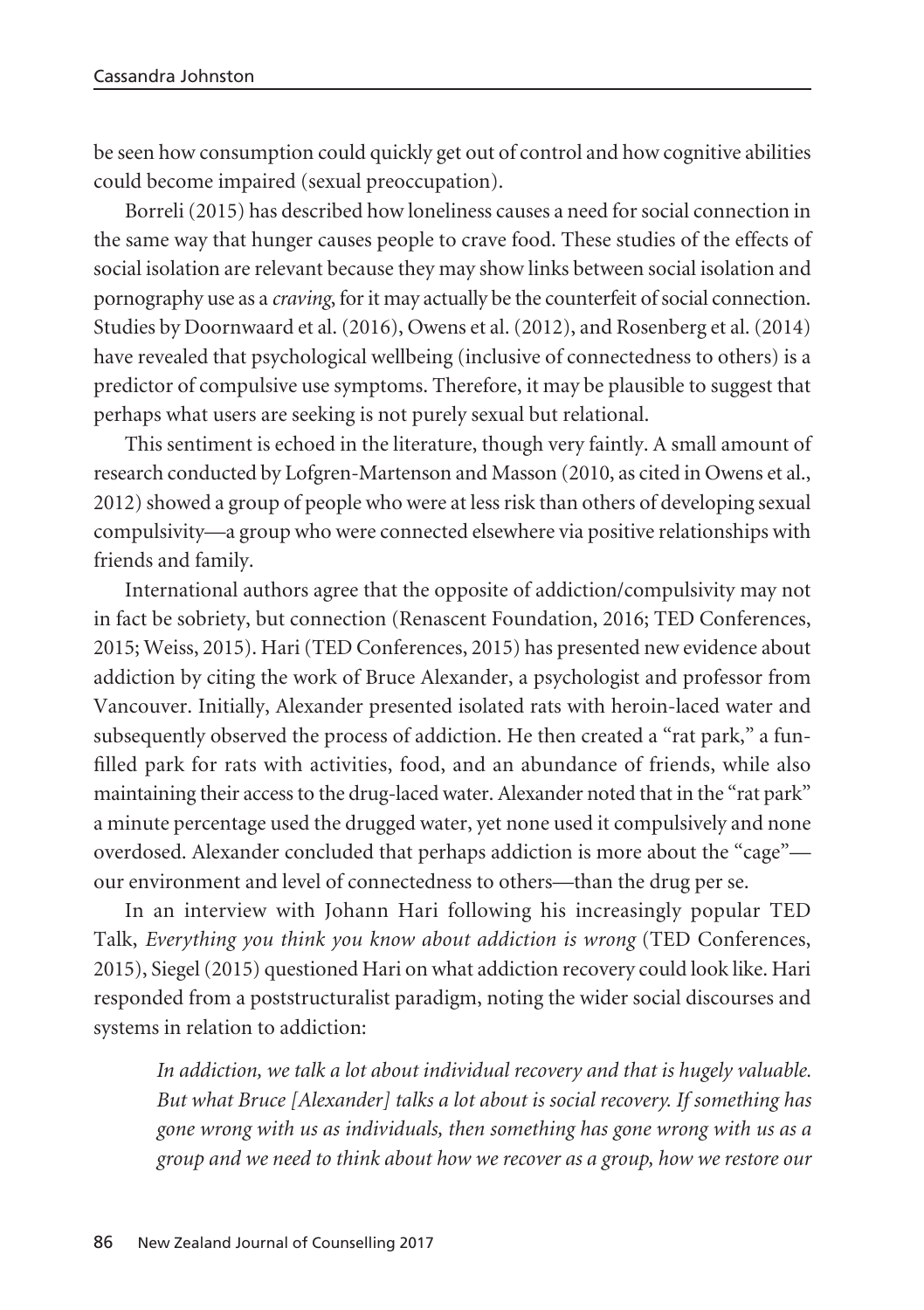*ways of connecting and bonding, being together and supporting each other by being present in each other's lives. That requires much bigger social change.* (para. 30)

As has been discussed, a poignant insight gleaned from the literature review conducted by Owens et al. (2012) demonstrated that decreases in pornography consumption occurred when self-confidence and connection to others (real as opposed to cyber) increased.

Interestingly, in Aotearoa, research into relational connectedness as a form of intervention working in these areas is not new. Huriwai et al. (2001) undertook a significant piece of research entitled *Whanaungatanga: A process in the treatment of Mäori with alcohol and drug-use related problems*, in which they investigated the way "a sense of belonging to an iwi ('tribe') could contribute to the recovery process" (p. 1034). In relation to addiction treatment, this very concept of whänau (familial ties and relationships with family and friends) is a systemic way of achieving change that places clients within the context of their extended families (Huriwai et al., 2001). As can be seen, this is opposed to more traditional treatment programmes already cited in this review that tend to work solely with individuals in isolation.

Other models of Mäori health and wellbeing also have a concerted focus on connection as a way of being. Durie's model of health, Te Whare Tapa Whä, as cited by the Ministry of Health (2015), demonstrates the holistic approach to health and wellbeing that sees balance between physical, psychological, spiritual, and family health and connection as interdependent facets. The Whakapiripiri Whänau Framework is also used as a model for understanding the relationship between whänau and health (Te Pümanawa Hauora, 1996)—whakapiripiri itself meaning to keep close together, to attach (Moorfield, 2011).

Additionally, Rose Pere's model of Te Wheke—the Octopus—demonstrates the interwoven dimensions of health, represented by the head and the eyes of the octopus, and each tentacle. Together these include: te whanau—family; waiora—total wellbeing for the individual and family; wairuatanga—spirituality; hinengaro—the mind; taha tinana—physical wellbeing; whanaungatanga—extended family; mauri—life force in people and objects; mana ake—unique identity of individuals and family; hä a koro ma, a kui ma—breath of life from forebears; whatumanawa—the open and healthy expression of emotion (Ministry of Health, 2015). Perhaps it is through the creation of contexts of oranga (health, welfare) and holistic wellbeing through connection that pornography will no longer determine and dominate the landscape.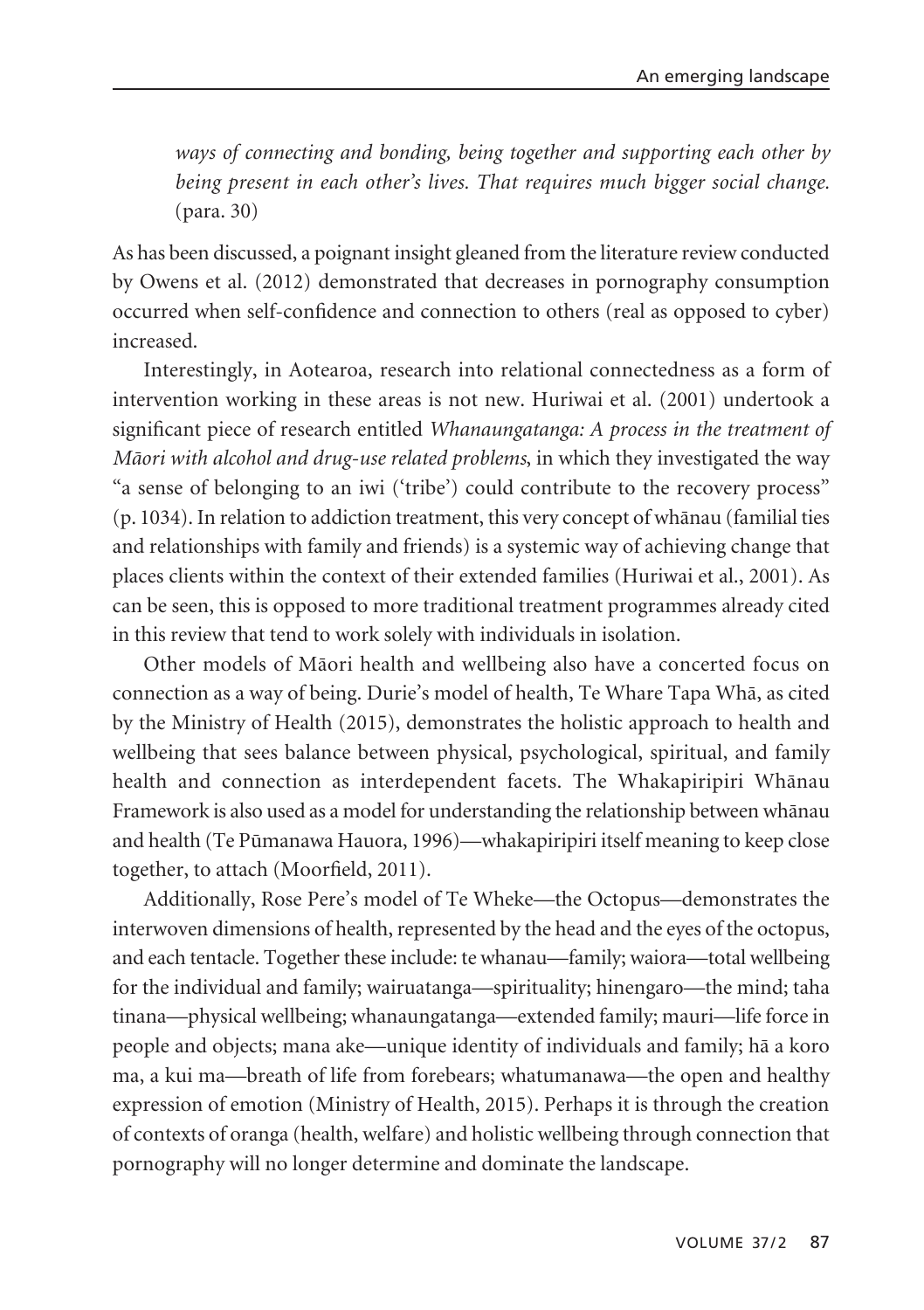# **Conclusion**

In conclusion, connection is quite possibly the best location for change, for as Flood (2009) surmises, "the shifting cultural and collective dynamics of children's and young people's social, sexual and gender relations are likely to have a profound influence on the use, meaning and impact of pornography" (p. 388). I would add, "and vice versa." Clearly pornography has a negative impact on people to varying degrees. We must accept that it is out there, widely dispersed and invested in; we cannot rid the world of it. But what research has revealed can guide our practice: we can promote healthy relationships, and environments of connection and belonging. These can serve as antidotes to the intent, the power and the effects of pornography. Better still, we need not cast our vision so far from home. We have within reach indigenous ways of being already embedded within the whenua of Aotearoa New Zealand that promote this very antidote. Perhaps we can lead the way in terms of change?

## References

- Bond, M. (2014). *How extreme isolation warps the mind*. Retrieved from http://www. bbc.com/future/story/20140514-how-extreme-isolation-warps-minds
- Borreli, L. (2015). *Being alone vs. being lonely: The psychological effects of social isolation on the human species*. Retrieved from http://www.medicaldaily.com/pulse/being-alone-vs-beinglonely-psychological-effects-social-isolation-human-species-344050
- Bremmer, I. (2016). *These 5 facts explain how technology is shaping our world*. Retrieved from http://time.com/4187146/davos-2016-technology-facts/
- Chronaki, D. (2014). Young adults' stories with sexual content during childhood and teenage life: An alternative approach to an ever-going debate. *International Journal of Media & Cultural Politics*, *10*(1), 105–111.
- Doornwaard, S., van den Eijnden, R., Baams, L., Vanwesenbeeck, I., & Ter Bogt, T. (2016). Lower psychological well-being and excessive sexual interest predict symptoms of compulsive use of sexually explicit internet material among adolescent boys. *Journal of Youth and Adolescence*, *45*(1), 73–84.
- Flood, M. (2009). The harms of pornography exposure among children and young people. *Child Abuse Review*, *18*, 384–400.
- Grant, B., & Giddings, L. (2002). Making sense of methodologies: A paradigm framework for the novice researcher. *Contemporary Nurse*, *13*(1), 10–28.
- Huriwai, T., Robertson, P., Armstrong, D., Kingi, T., & Huata, P. (2001). Whanaungatanga: A process in the treatment of Mäori with alcohol and drug-use related problems. *Substance Use and Misuse, 36*(8) 1033–1051.